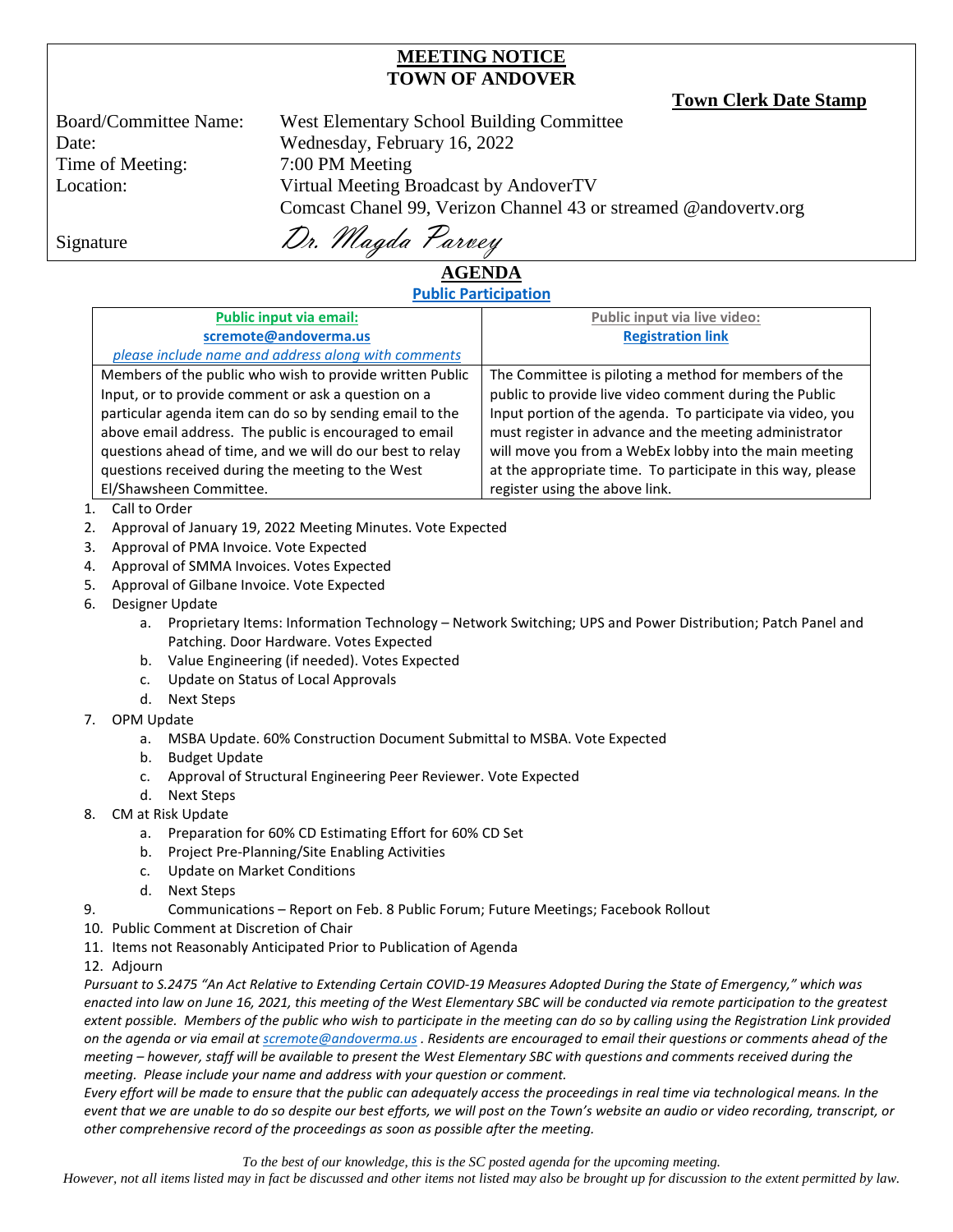#### **MEETING NOTICE TOWN OF ANDOVER**

**Town Clerk Date Stamp**

| <b>Board/Committee Name:</b> | West Elementary School Building Committee                        |
|------------------------------|------------------------------------------------------------------|
| Date:                        | Wednesday, February 16, 2022                                     |
| Time of Meeting:             | 7:00 PM Meeting                                                  |
| Location:                    | Virtual Meeting Broadcast by AndoverTV                           |
|                              | Comcast Chanel 99, Verizon Channel 43 or streamed @andoverty.org |

Signature Dr. Magda Parvey

# **AGENDA**

## **Public Participation**

| <b>Public input via email:</b>                            | Public input via live video:                                |
|-----------------------------------------------------------|-------------------------------------------------------------|
| scremote@andoverma.us                                     | <b>Registration link</b>                                    |
| please include name and address along with comments       |                                                             |
| Members of the public who wish to provide written Public  | The Committee is piloting a method for members of the       |
| Input, or to provide comment or ask a question on a       | public to provide live video comment during the Public      |
| particular agenda item can do so by sending email to the  | Input portion of the agenda. To participate via video, you  |
| above email address. The public is encouraged to email    | must register in advance and the meeting administrator      |
| questions ahead of time, and we will do our best to relay | will move you from a WebEx lobby into the main meeting      |
| questions received during the meeting to the West         | at the appropriate time. To participate in this way, please |
| El/Shawsheen Committee.                                   | register using the above link.                              |

1. Call to Order

- 2. Approval of January 19, 2022 Meeting Minutes. Vote Expected
- 3. Approval of PMA Invoice. Vote Expected
- 4. Approval of SMMA Invoices. Votes Expected
- 5. Approval of Gilbane Invoice. Vote Expected
- 6. Designer Update
	- a. Proprietary Items: Information Technology Network Switching; UPS and Power Distribution; Patch Panel and Patching. Door Hardware. Votes Expected
	- b. Value Engineering (if needed). Votes Expected
	- c. Update on Status of Local Approvals
	- d. Next Steps
- 7. OPM Update
	- a. MSBA Update. 60% Construction Document Submittal to MSBA. Vote Expected
	- b. Budget Update
	- c. Approval of Structural Engineering Peer Reviewer. Vote Expected
	- d. Next Steps
- 8. CM at Risk Update
	- a. Preparation for 60% CD Estimating Effort for 60% CD Set
	- b. Project Pre-Planning/Site Enabling Activities
	- c. Update on Market Conditions
	- d. Next Steps
- 9. Communications Report on Feb. 8 Public Forum; Future Meetings; Facebook Rollout
- 10. Public Comment at Discretion of Chair
- 11. Items not Reasonably Anticipated Prior to Publication of Agenda
- 12. Adjourn

*Pursuant to S.2475 "An Act Relative to Extending Certain COVID-19 Measures Adopted During the State of Emergency," which was enacted into law on June 16, 2021, this meeting of the West Elementary SBC will be conducted via remote participation to the greatest extent possible. Members of the public who wish to participate in the meeting can do so by calling using the Registration Link provided on the agenda or via email at [scremote@andoverma.us](mailto:scremote@andoverma.us) . Residents are encouraged to email their questions or comments ahead of the meeting – however, staff will be available to present the West Elementary SBC with questions and comments received during the meeting. Please include your name and address with your question or comment.*

*To the best of our knowledge, this is the SC posted agenda for the upcoming meeting.* 

*However, not all items listed may in fact be discussed and other items not listed may also be brought up for discussion to the extent permitted by law.*